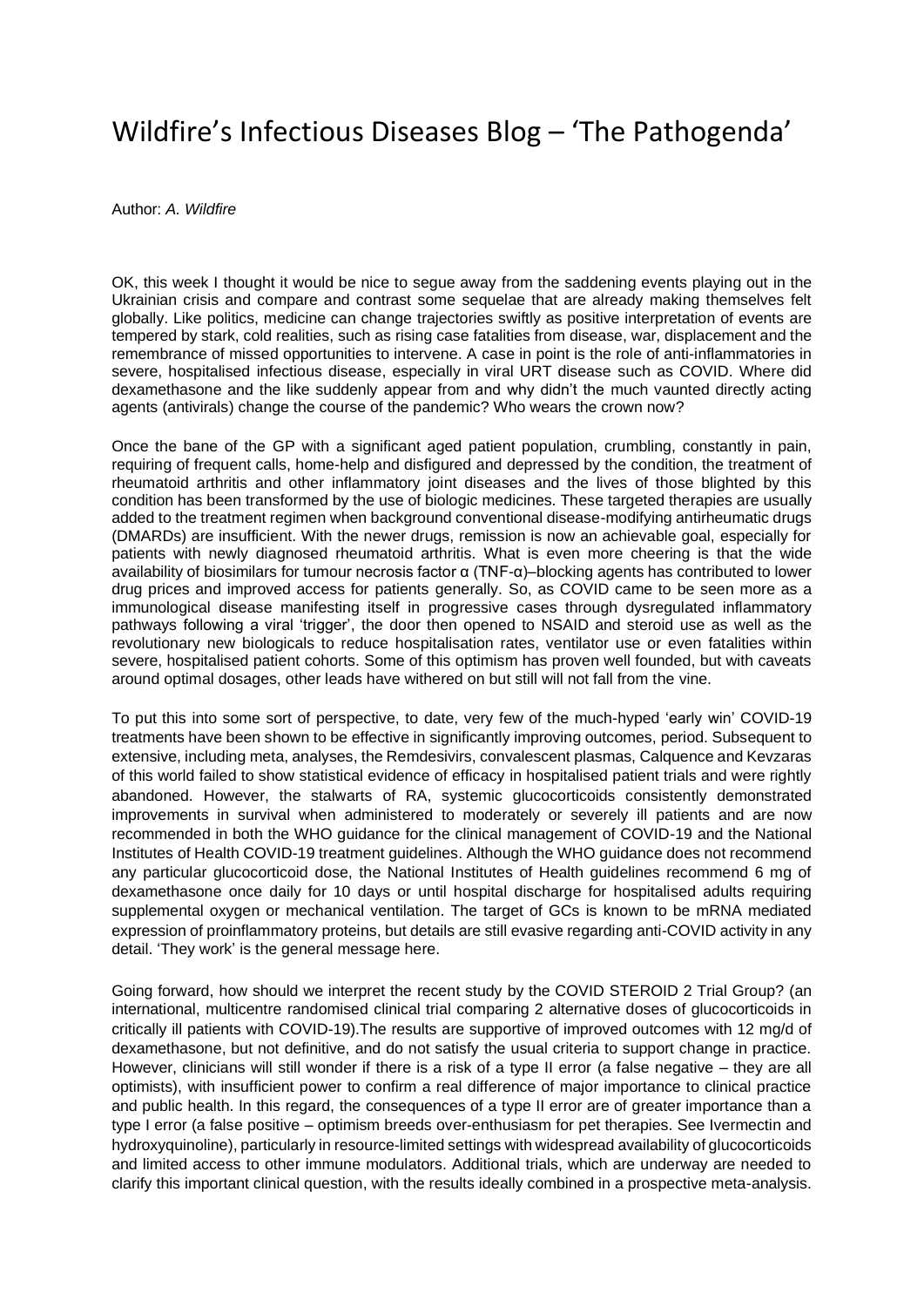## <https://jamanetwork.com/journals/jama/fullarticle/2785531>

And if you still don't believe me, here is some nice evidence that uncontrolled inflammation really is BAD for you. Something I noted working in HIV in the Noughties, myocardial events were higher in untreated cohorts. Quel surprise? Many were not convinced at the time but I remembered both my lessons in Hepatitis B relating to hepatocellular carcinoma, and *Mycobacterium tuberculosis* and fibrosis and cancer – any bells ringing? [The Relationship between Tuberculosis and Lung Cancer \(nih.gov\);](https://www.ncbi.nlm.nih.gov/pmc/articles/PMC5887688/) <https://www.nature.com/articles/d41586-022-00468-x>

This welter of inflammatory disease has actually reduced average lifespans globally. HIV didn't manage that, H1N1/2009pdm filed to give a measurable blip. It took an obscure common cold virus to reverse many decades of disease control, public healthcare and improved standards of living. In a study of 29 high income countries, the U.S. experienced the largest decline in life expectancy in 2020 and, unlike much of Europe, did not bounce back in 2021. It was also the only country whose lowered life span was driven mainly by deaths among people under 60. Dying from COVID robbed each American of about a decade of life on average. As a whole, US life expectancy fell 2 years—the largest such decline in almost a century. Neither World War II nor any of the flu pandemics that followed it dented American longevity so badly. The lesson here? Keep healthy, keep a normal BMI for your height, believe the hype around vaccines and honestly, pay for healthcare that is fee at the point of access:

<https://www.medrxiv.org/content/medrxiv/early/2022/02/24/2022.02.23.22271380.full.pdf>

During 'The Big Cough' as we may come to regard the COVID pandemic, the Nordic countries seem have fared better than many, but then their per capita spend on healthcare tops the league.

Last year only Danes, Norwegians and Finnish women enjoyed slight gains in longevity



The Economist

So, as per the opening lines regarding medicine, like politics, rapidly changing direction as evidence mounts. We should be open to change based upon emerging facts. We still have a lot to learn from host pathways; knowledge of these complex interactions with outside factors e.g. viral disease, sets us free to think outside the box and in such freedom lie solutions.